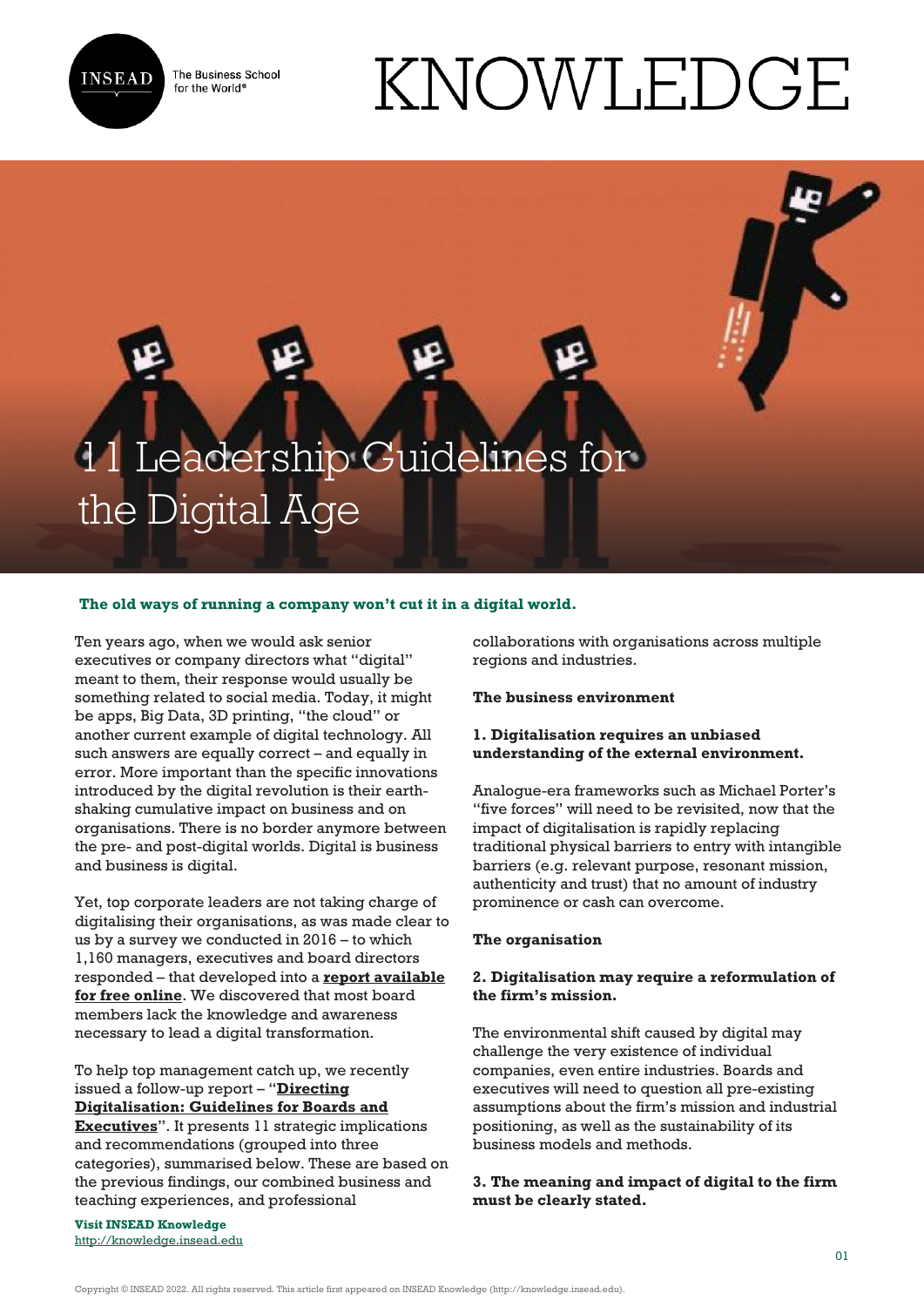Digital advantage resides largely in the opportunity to customise not only products and services but also organisational strategy and structure. Rather than searching for a blueprint to guide them through digitalisation, firms should define their own digital road map. Leaders can start by developing an inhouse dictionary, including entries for "digital" and all related keywords, terms and concepts. Like any other dictionary, it will need frequent updates.

# **4. Digital understanding and capabilities are required across the firm.**

Digitalisation may involve a great many experts, but the ultimate responsibility for digital transformation belongs to all functions within a firm. Successful change also requires cooperation from junior contributors all the way up to the board by linking digital savvy millennials with the business experience and wisdom of senior executives and directors.

#### **5. Digitalisation must be supported by the firm's corporate culture.**

The digital revolution is indeed cultural, not merely technological. As with any large-scale cultural change, digitalisation will never take hold unless it is driven by top executives, under the board's leadership.

### **6. Digitalisation demands a greater level of collaboration.**

Business success can be achieved only through continuous collaboration and ongoing conversations between shareholders, boards, executives and "frontline" employees. In addition, digitalisation is blurring the lines between different industries, heightening the importance of cross-functional and external collaboration.

# **7. Digitalisation requires greater engagement with the public.**

In the past, customers were subdominant. We spoke at them; we marketed to them. With digital, anyone can create and monetise value with size, scope and speed. Just as easily, consumers can destroy value by, for example, dismantling a massive company one tweet at a time. It has never been easier or more essential to co-create with customers and crowdsource ideas, and firms that position themselves as facilitators of customers' dreams will win in the future.

#### **Strategy**

**8. Business strategy in the digital age becomes a continuous process.**

Gone are the days when companies had the luxury to think in terms of five-year strategic plans. With major business trends shifting constantly as they are today, strategy formulation and execution need to happen simultaneously and ideally in a seamless feedback loop.

### **9. Decision-making in the digital age is increasingly data-driven.**

Compared with the plethora of advanced predictive and analytics tools available to businesses today, the old-fashioned executive summary laying out binary choices is a primitive instrument. In the absence of Big Data, what used to be allowable as an "educated guess" will become at best a stab in the dark.

#### **10. Digitisation requires firms to enter uncharted territories.**

Planning for disruption entails exploring new business models and revenue streams. Organisations will have to launch ambitious experiments and quickly take learning on board. For their part, boards and executives must raise their comfort level as regards uncertainty, ambiguity and risk.

### **11. Digitalisation is about continuous management of change.**

In the pre-digital world, a one-off change management programme could pay dividends for years if not decades. Not anymore. Directors and executives must ensure that the will and ability to continuously change are built into the very fabric of the organisation.

### **Responding to revolution**

The digital revolution, like every revolution, can be viewed either as a catastrophe or as a world of opportunity – depending on whether your allegiances lie with the old order or the new. Optimism is a prerequisite for survival. Digital will undoubtedly force boards and executives to attain unprecedented levels of innovation, competence, effectiveness, leadership and responsibility – with fundamentally positive results for both firms and society.

It is unlikely that familiar forms of organisational leadership will survive the digital revolution. In order for boards and executives to fulfil their roles effectively in the future, a reshaping, if not a disruption, of these functions is necessary.

*[The report](https://centres.insead.edu/corporate-governance/meeting-reports/index.cfm) was launched in connection with INSEAD Directors' Forum and 10th Award Ceremony of the Certificate in Corporate Governance on 27 February 2017 at INSEAD's Asia campus.*

**Visit INSEAD Knowledge** <http://knowledge.insead.edu>

Copyright © INSEAD 2022. All rights reserved. This article first appeared on INSEAD Knowledge (http://knowledge.insead.edu).